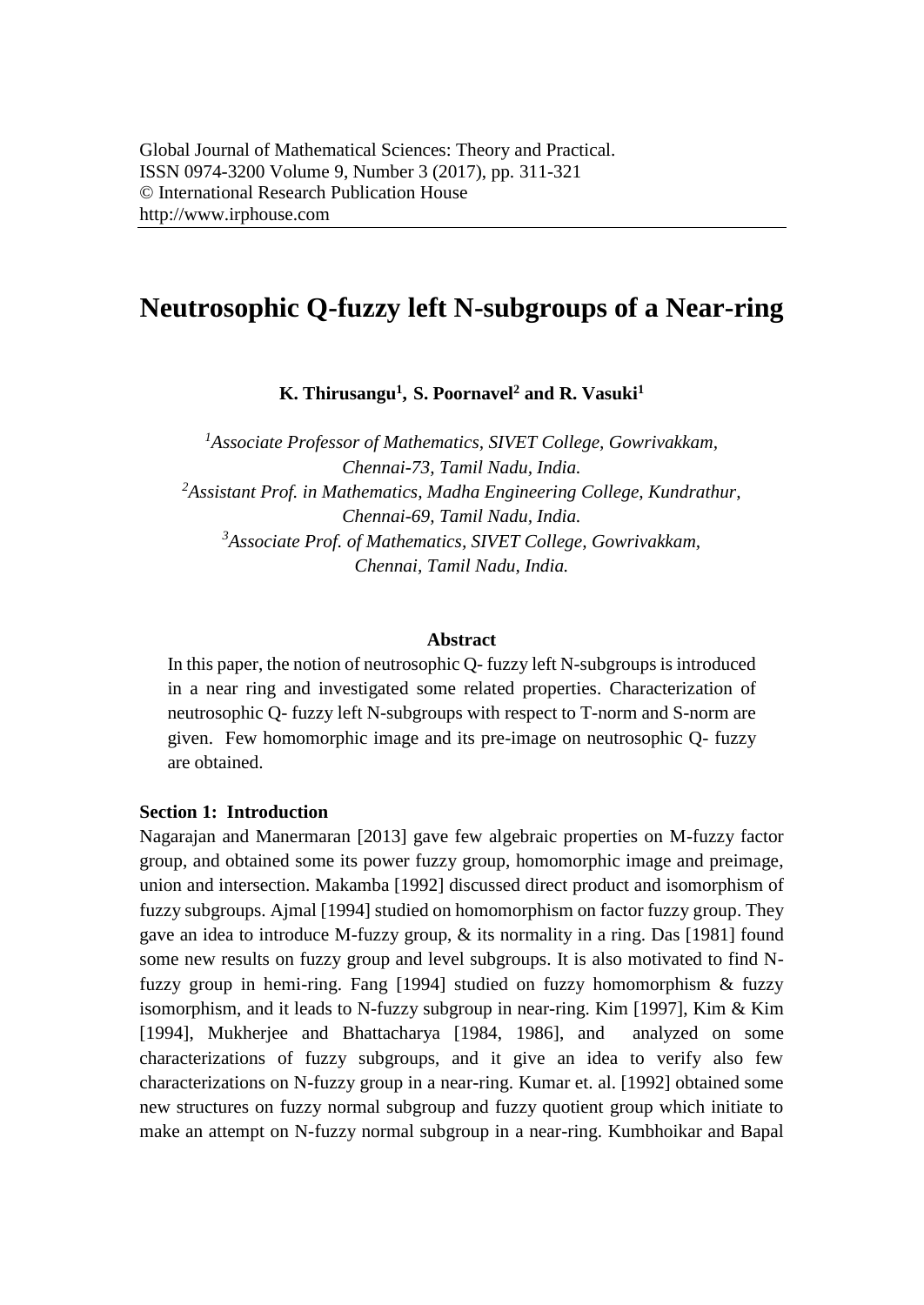[1991] found correspondence theorem for fuzzy ideals in near-ring. Liu et.al. [2001] and Morsi & Yehia [1994] got few properties on quotient fuzzy group and quotient fuzzy ring induced from fuzzy ideals in near-ring, and same argument will argue quotient N-fuzzy subgroup in near-ring. Further

## **Section 2: Preliminaries and Definitions**

**Definition 2.1:** A near ring is a non – empty set R with two binary operations + and . satisfying the following axioms: (1).  $(R, +)$  is a group; (2).  $(R, .)$  is a semigroup; (3). x.  $(y + z) = x$ . y + x. z for all x, y, z, \ in R. Then It is called a left near – ring by (3). In this paper, it will use the word near- ring. Here xy denotes x.y; (2).  $x.0 = 0$ , and  $x(-y) = -(xy$  for x, y in R.

**Definition 2.2:** A two sided  $R$  – subgroup of a near – ring  $R$  is a subset  $H$  of  $R$  such that (1). (H, +) is a subgroup of  $(R, +)$ ; (2). RH  $\subset$  H; (3). HR  $\subset$  H. If H satisfies (1) and (2), then it is a left R-subgroup of R, while if H satisfies (1) and (3), then it is a right R-subgroup of R.

**Definition 2.3:** A fuzzy set  $\mu$  in a set R is a function  $\mu$ : R  $\rightarrow$  [0, 1]. If Q is set, then a Q-fuzzy set  $\lambda$  is a function $\lambda: \mathbb{R} \times \mathbb{Q} \rightarrow [0, 1]$ .

**Definition 2.4:** Let G be any group. A mapping  $\mu$ :  $G \rightarrow [0, 1]$  is a fuzzy group if (FG1).  $\mu(xy) \ge \min{\mu(x), \mu(y)}$  and (FG2).  $\mu(x^{-1}) = \mu(x)$ , for all  $x, y \in G$ .

**Definition 2.5:** Let A be any non-empty set, and X be the universe of discourse. **A neutrosophic Q-fuzzy set A** on  $X \times Q$  characterized by a truth membership function  $T_A(x, q)$ , an indeterminacy function  $I_A(x, q)$  and a falsity membership function  $F_A(x, q)$ is defined as  $A = \{ \langle x, q \rangle, T_A(x, q), I_A(x, q), F_A(x, q) \rangle : x \in X, q \in Q \}$ , where  $T_A$ ,  $I_A$ ,  $F_A: X \times Q \rightarrow [0, 1]$  and  $0 \leq T_A(x, q) \leq 1$ ;  $0 \leq I_A(x, q) \leq 1$ ;  $0 \leq F_A(x, q) \leq 1$ , for all  $x \in X$ , and  $q \in Q$ .

**Definition 2.6:** Let X, Y be two non-empty sets and  $f: X \rightarrow Y$  be a function. (i). If B  $= \{ \langle y, q \rangle, T_B(y, q), I_B(y, q), F_B(y, q) \rangle : y \in Y, q \in Q \}$  is a neutrosophic Q-fuzzy set in Y, then the **preimage of B under** f, denoted by  $f^{-1}(B)$ , is the neutrosophic fuzzy set in X defined by  $f^{-1}(B) = \{ \langle (x, q), f^{1}(T_{B}(x, q)), f^{1}(I_{B}(x, q)), f^{1}(F_{B}(x, q)) \rangle : x \in X, q \}$  $\in Q$ } where  $f^{-1}(T_B(x, q) = T_B(f(x), q); f^{-1}(I_B(x, q) = I_B(f(x), q); f^{-1}(F_B(x, q) = F_B(f(x), q)).$ 

(ii). If  $A = \{ \langle x, q \rangle, T_A(x, q), I_A(x, q), F_A(x, q) \rangle : x \in X, q \in Q \}$  is a Neutrosophic fuzzy set in X, then the **image f(A) of A** under f is the neutrosophic fuzzy set in Y defined by  $f(A) = \{ A = \{ \langle (y, q), T_{f(A)}(y, q), I_{f(A)}(y, q), F_{f(A)}(y, q) \rangle : y \in Y, q \in Q \}$ where

 $T_{f(A)}(y, q) = \sup_{(x,q) \in f^{-1}(y,q)} (T_A(x,q))$  if  $f^{-1}(y,q) \neq \{\}; 0$ , otherwise.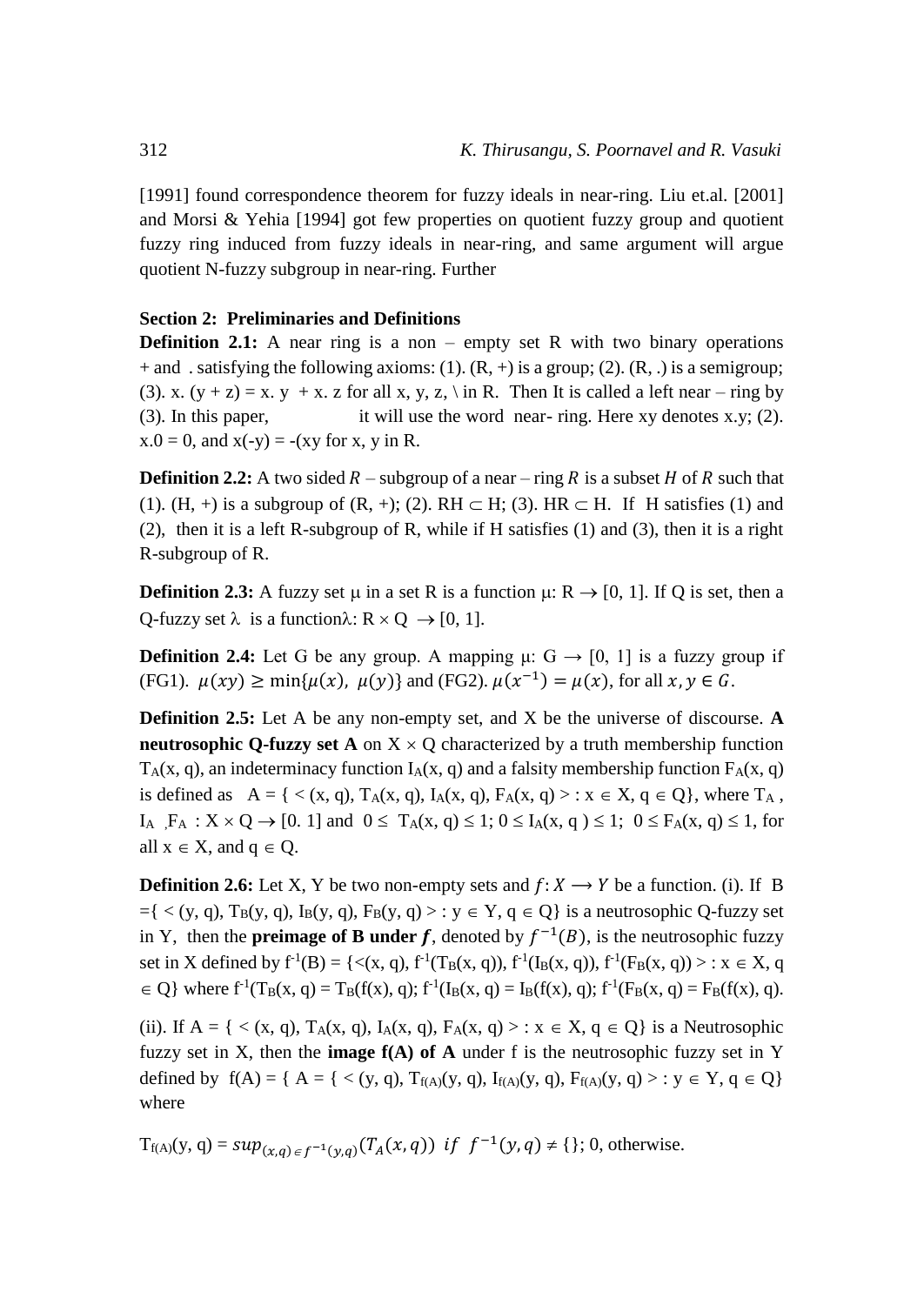$I_{f(A)}(y, q) = \sup_{(x,q) \in f^{-1}(y,q)} (I_A(x,q))$  if  $f^{-1}(y,q) \neq \{\}; 0$ , otherwise.

 $F_{f(A)}(y, q) = inf_{(x,q) \in f^{-1}(y,q)} F(x,q)$  if  $f^{-1}(y,q) \neq \{\}$ , where  $F_{f(A)}(y,q) = (1-f(1-q))$  $(F_A)(y, q)$ ; 1, otherwise.

**Definition 2.7: A neutrosophic left R-fuzzy subgroup of a near ring R** is a neutrosophic fuzzy set  $A = (T_A, I_A, F_A)$  on X in definition (2.3) such that

(1). (a)  $T_A(x-y) \ge \min \{ T_A(x), T_A(y) \};$  (b).  $I_A(x-y) \ge \min \{ I_A(x), I_A(y) \};$ 

(c).  $F_A(x-y) \le \max \{ F_A(x), F_A(y) \};$ 

(2). (a)  $T_A(xy) \ge \min \{ T_A(x), T_A(y) \};$  (b).  $I_A(xy) \ge \min \{ I_A(x), I_A(y) \};$ 

(c).  $F_A(xy) \leq max \{ F_A(x), F_A(y) \}$  for all  $x, y \in R$ .

**Definition 2.8:**  $A = \langle x, T_A(x), I_A(x), F_A(x) \rangle$  and  $B = \langle x, T_B(x), I_B(x), F_B(x) \rangle$  are two neutrosophic fuzzy sets on X. Then,

(ii).  $A \subseteq B$ , if  $T_A(x) \le T_B(x)$ ,  $I_A(x) \le I_B(x)$ ,  $F_A(x) \ge F_B(x)$ , for all  $x \in X$ .

(ii).  $A \cup B = \langle x, \max(T_A(x), T_B(x)), \max(T_A(x), I_B(x)), \min((F_A(x), F_B(x))) \rangle$ .

(iii).  $A \cap B = \langle x, \min(T_A(x), T_B(x)), \min(T_A(x), I_B(x)), \max(T_A(x), F_B(x)) \rangle$ .

**Definition 2.9:** The complement  $A^c$  of a neutrosophic fuzzy subset  $A = (T_A, I_A, F_A)$  on X is defined by  $A^c = \{ \langle x, T_{A^c}(x), I_{A^c}(x), F_{A^c}(x) \rangle : x \in X \}$  where  $T_{A^c}(x) = F_A(x)$ ,  $I_{A}c(x) = 1 - I_{A}(x)$ ,  $F_{A}c(x) = T_{A}(x)$ , for all  $x \in X$ .

**Definition 2.10:** Let f be a mapping from a near ring  $R_1$  to a near ring  $R_2$  and  $A = (T_A, T_B)$ I<sub>A</sub>,  $F_A$ ) be a neutrosophic fuzzy set in R<sub>1</sub>. Then f(A) the image of  $\mu$  is neutrosophic fuzzy set  $(T_{f(A)}, I_{f(A)}, F_{f(A)})$  in  $R_2$  defined by

 $T_{f(A)}(y) = \sup (T_A(x): x \in f^{-1}(y) \neq \{\}; 0, \text{ otherwise. for all } y \in R_2;$  $F_{f(A)}(y) = \sup (F_A(x)) : x \in f^{-1}(y) \neq \{\}; 0$ , otherwise. for all  $y \in R_2$ ;  $T_{f(A)}(y) = \inf \left( I_A(x) : x \in f^{-1}(y) \neq \{\}; 0, \text{ otherwise. for all } y \in R_2; \right)$ 

**Definition 2.11:** Let  $A = (T_A, I_A, F_A)$  be a neutrosophic fuzzy set in a near ring R. For each  $t \in [0, 1]$ , upper cut-set of A is defined as the set { $x \in R$ : T<sub>A</sub>(x) ≥ t; F<sub>A</sub>(x) ≥ t;  $I_A(x) \leq t$ .

**Definition 2.12:** (T-norm): A triangular norm is a function T:  $[0, 1] \times [0, 1] \rightarrow [0, 1]$ that satisfies the following conditions **(T1):**  $T(x, 1) = x$ ; **(T2).**  $T(x, y) = T(y, x)$ ;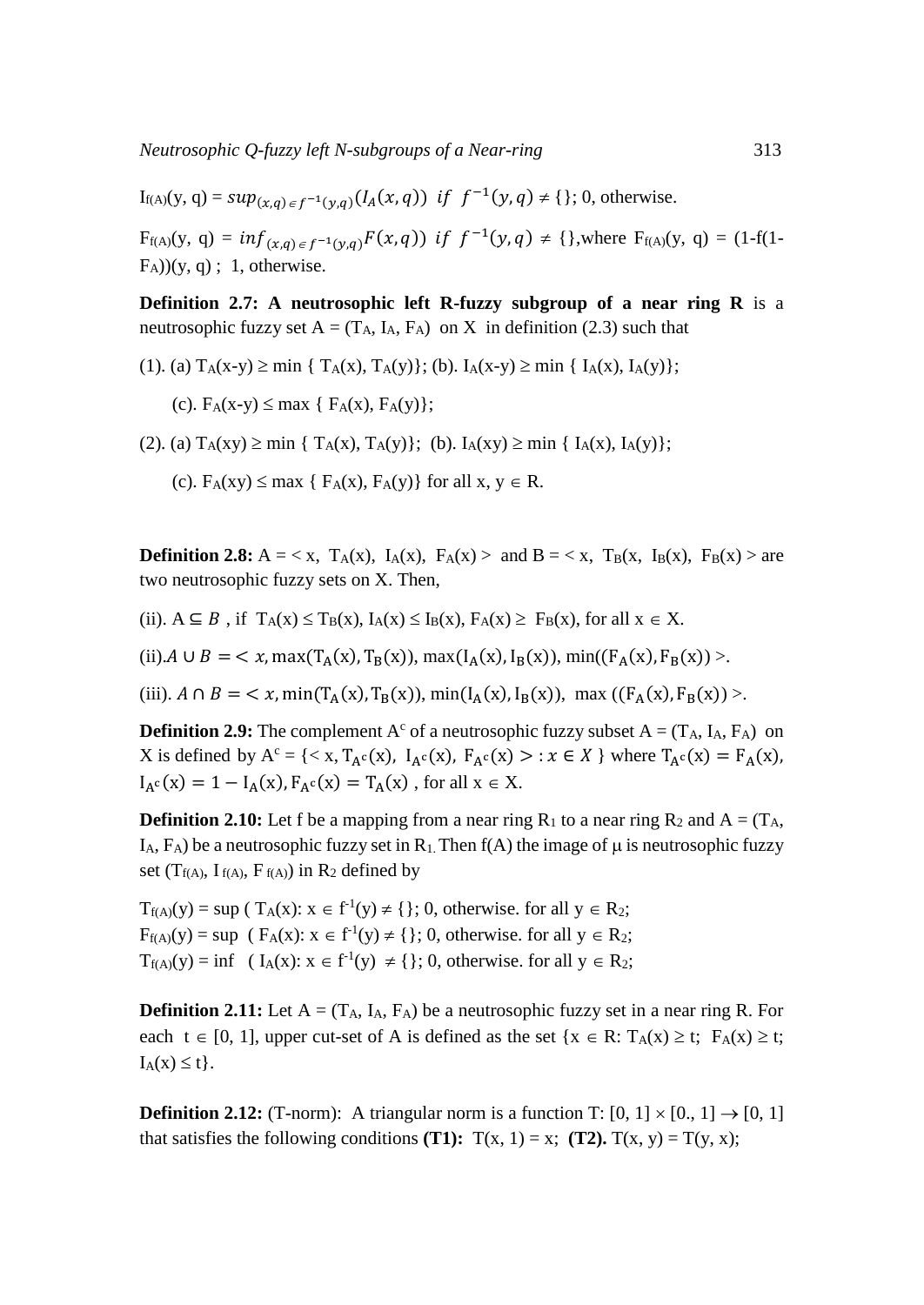**(T3):**  $T(x, T(y, z)) = T(T(x, y), z)$ ; **(T4).**  $T(x, y) \leq T(x, z)$  if  $y \leq z$  for all x, y, z in [0, 1].

**Definition 2.13:** Let O, N be non-empty sets, and . be a map from  $N \times R \rightarrow R$ . Let A  $=$  (T<sub>A</sub>, I<sub>A</sub>, F<sub>A</sub>) be a neutrosophic fuzzy set in a near ring R. Then A is a **neutrosophic Q-fuzzy left N-subgroup** of R if (1a)  $T_A(n(x-y),q) \ge T \{T_A(x, q), T_A(y, q)\};$  (1b).  $T_A(nx, q) \ge T_A(x, q)$ 

(2a)  $I_A(n(x-y), q) \ge T \{I_A(x, q), I_A(y, q)\};$  (2b).  $I_A(nx, q) \ge I_A(x, q)$ (3a)  $F_A(n(x-y), q) \le S \{I_A(x, q), I_A(y, q)\};$  (3b).  $I_A(nx, q) \le T_A(x, q)$ for all x, y in R; q in Q, and n in N.

# **Section 3: Homomorphic properties of neutrosophic Q-fuzzy left N-subgroups** The following theorem is first started:

**Theorem 3.1:** If  $A = (T_A, I_A, F_A)$  and  $B = (T_B, I_B, F_B)$  are neutrosophic Q-fuzzy left Nsubgroups of a near ring R', then their intersection  $(A \cap B)$  s a neutrosophic Q-fuzzy left N-subgroup of R.

**Proof:** Let x, y R. Let n N, and q Q. It gets that (1a) T(AB) (n(x-y), q) = min { T<sup>A</sup> (n(x-y), q), T<sup>A</sup> ((n(x – y)), q) min { T { T<sup>A</sup> (x, q), T<sup>A</sup> (y, q)}, T {TB((x, q), T<sup>B</sup> (y, q) } } = min { T { T<sup>A</sup> (x, q), T<sup>B</sup> (y, q)}, T {TA (x, q), T<sup>B</sup> (y, q) } } T { min { T<sup>A</sup> (x, q), T<sup>B</sup> (y, q)}, min {TA (x, q), T<sup>B</sup> (y, q) } } = T {T(AB).(x, q), T(AB).(x, q) } (2a) I(AB) (n(x-y), q) = min { I<sup>A</sup> (n(x-y), q), I<sup>A</sup> ((n(x – y)), q) min { T { I<sup>A</sup> (x, q), I<sup>A</sup> (y, q)}, T {IB((x, q), I<sup>B</sup> (y, q) } } = min { T { I<sup>A</sup> (x, q), I<sup>B</sup> (y, q)}, T {IA (x, q), I<sup>B</sup> (y, q) } } T { min { I<sup>A</sup> (x, q), I<sup>B</sup> (y, q)}, min {IA (x, q), I<sup>B</sup> (y, q) } } = T {I(AB).(x, q), I(AB).(x, q) } (3a) F(AB) (n(x-y), q) = min { F<sup>A</sup> (n(x-y), q), F<sup>A</sup> ((n(x – y)), q) min { S { F<sup>A</sup> (x, q), F<sup>A</sup> (y, q)}, S {FB((x, q), F<sup>B</sup> (y, q) } } = min { S { F<sup>A</sup> (x, q), F<sup>B</sup> (y, q)}, S {FA (x, q), F<sup>B</sup> (y, q) } } S { min { F<sup>A</sup> (x, q), F<sup>B</sup> (y, q)}, min {FA (x, q), F<sup>B</sup> (y, q) } } = S {F(AB).(x, q), F(AB).(x, q) }

 $(1b)$ .T<sub>(A $\cap$ B)</sub> (nx, q) = min { T<sub>A</sub>(nx, q), T<sub>B</sub>(nx, q) }  $\geq$  min { T<sub>A</sub>(x, q), T<sub>B</sub>(x, q) } = T<sub>(A $\cap$ </sub>  $B(x, q)$ .  $(2b)$ . $I_{(A \cap B)}$  (nx, q) = min {  $I_A$  (nx, q),  $I_B$  (nx, q) }  $\geq$  min {  $I_A$  (x, q),  $I_B$  (x, q) } =  $I_{(A \cap B)}$ 

 $(x, q)$ .

 $(3b)$ .F<sub>(A $\cap$ B)</sub> (nx, q) = min { F<sub>A</sub>(nx, q), F<sub>B</sub>(nx, q) }  $\leq$  min { F<sub>A</sub>(x, q), F<sub>B</sub>(x, q) } = F<sub>(A $\cap$ </sub>  $B(x, q)$ .

Thus  $(A \cap B)$  is a neutrosophic Q-fuzzy left N-subgroup of R.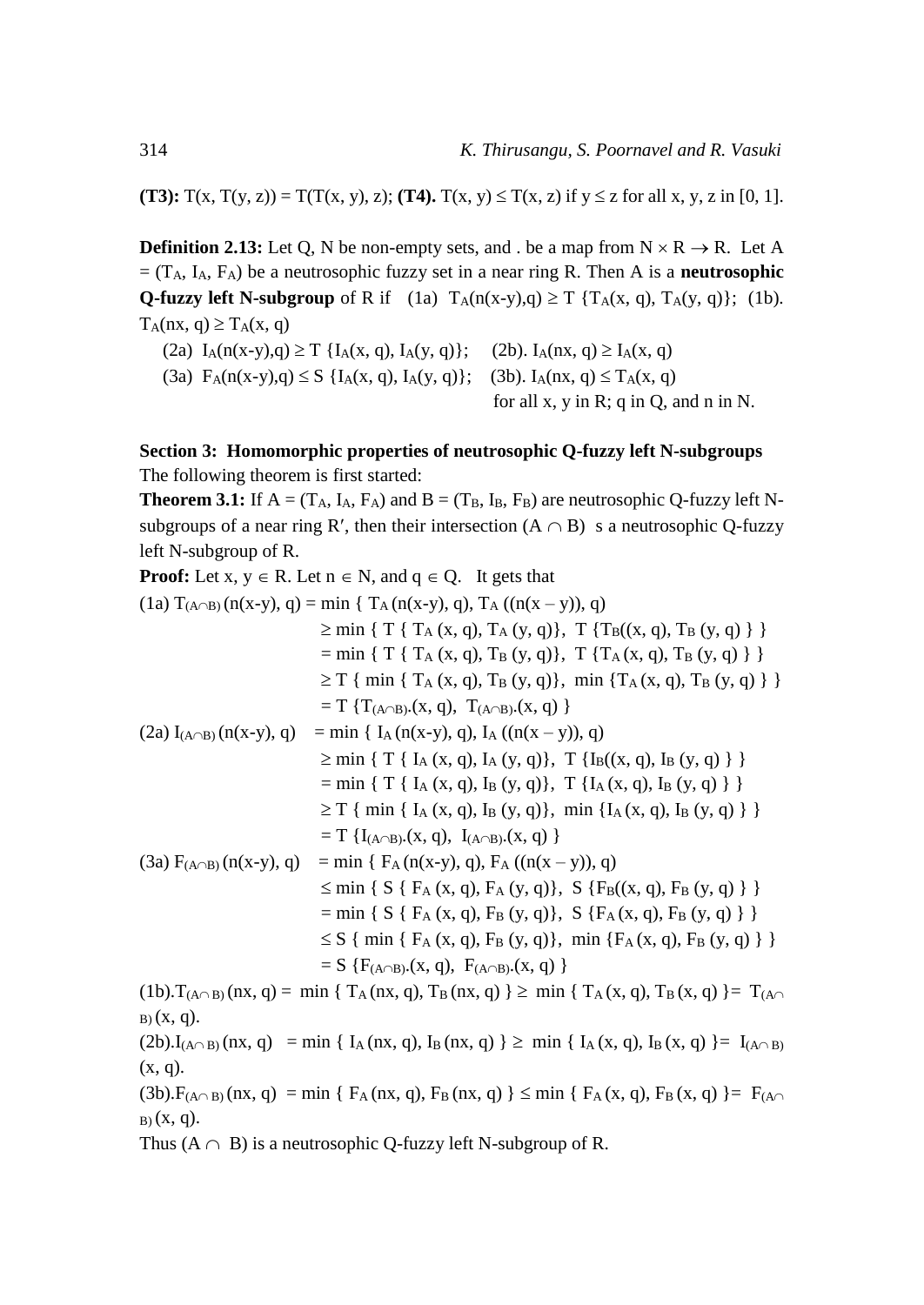**Theorem 3.2:** Every imaginable neutrosophic Q-fuzzy left N-subgroup = = (TA, IA,  $F_A$ ) on a near ring  $(R, +, \cdot)$  is a neutrosophic fuzzy left N-subgroup of R. **Proof:** Assume  $\mu$  is an imaginable Q-fuzzy left N-subgroup of a near ring  $(S, +, .)$ . Let x,  $y \in R$ ,  $q \in Q$ , and  $n \in N$ . Then it observes that Since  $\mu$  is imaginable, it finds that min {  $T_A(x, q)$ ,  $T_A(y, q)$ } = T (min {  $T_A(x, q)$ ,  $T_A(y, q)$ }, min {  $T_A(x, q)$ ,  $T_A(y, q)$ } }  $\geq$  T { T<sub>A</sub>(x, q), T<sub>A</sub>(y, q)}  $\geq$  min { T<sub>A</sub>(x, q), T<sub>A</sub>(y, q)} ( by property of T-norm). Thus  $T \{ T_A(x, q), T_A(y, q) \} = \min \{ T_A(x, q), T_A(y, q) \}$ It follows that (1a)  $T_A(n(x-y), q) \geq T \{T_A(x, q), T_A(y, q)\} = \min \{T_A(x, q), T_A(y, q)\}.$ In addition, (1b).  $T_A(nx, q) \ge T_A(x, q)$ . Similarly, it implies that min {  $I_A(x, q)$ ,  $I_A(y, q)$ } = T (min {  $I_A(x, q)$ ,  $I_A(y, q)$ }, min {  $I_A(x, q)$ ,  $I_A(y, q)$ } }  $\geq$  T { I<sub>A</sub>(x, q), I<sub>A</sub>(y, q)}  $\geq$  min { I<sub>A</sub>(x, q), I<sub>A</sub>(y, q)} ( by property of T-norm). Thus T {  $I_A(x, q)$ ,  $I_A(y, q)$ } = min {  $I_A(x, q)$ ,  $I_A(y, q)$ }  $(2a) I_A(n(x-y), q) \ge T \{I_A(x, q), I_A(y, q)\} = \min \{I_A(x, q), I_A(y, q)\}.$ Also (2b).  $I_A(nx, q) \ge I_A(x, q)$ . In addition, min {  $F_A(x, q)$ ,  $F_A(y, q)$ } = S (max {  $F_A(x, q)$ ,  $F_A(y, q)$ }, max {  $F_A(x, q)$ ,  $F_A(y, q)$ } }  $\leq S$  {  $F_A(x, q)$ ,  $F_A(y, q)$ }  $\leq$  max { F<sub>A</sub>(x, q), F<sub>A</sub>(y, q)} ( by property of T-norm). Thus S {  $I_A(x, q)$ ,  $I_A(y, q)$ } = max {  $I_A(x, q)$ ,  $I_A(y, q)$ } (3a)  $I_A(n(x-y), q) \le S \{I_A(x, q), I_A(y, q)\} = max \{T_A(x, q), T_A(y, q)\}.$ (3b). I<sub>A</sub>(nx, q)  $\geq$  I<sub>A</sub>(x, q). Hence  $\mu$  is a neutrosophic Q-fuzzy left N-subgroup of R.

**Theorem 3.3:** If  $A = (T_A, I_A, F_A)$  is a neutrosophic Q-fuzzy left N-subgroup of a near ring R' and f is an endomorphism (near ring) from R  $\rightarrow$  R, then A<sub>f</sub> = ( $T_{A_f}$ ,  $I_{A_f}$ ,  $F_{A_f}$ ) is a neutrosophic Q-fuzzy left N-subgroup of R.

**Proof:** Let  $x, y \in R$ . Let  $n \in N$ , and  $q \in Q$ . It gets that (1a).  $T_{A_f}$  (n(x-y), q) = T<sub>A</sub> (f (n(x – y)), q) = T<sub>A</sub> (f (x, q), f(y, q)  $\geq$  T { T<sub>A</sub> (f (x, q), T<sub>A</sub>f(y, q)}  $\geq T \{ T_{A_f}(x, q), T_{A_f}(y, q) \}.$ (2a).  $I_{A_f}$  (n(x-y), q) = I<sub>A</sub> (f (n(x - y)), q) = I<sub>A</sub> (f (x, q), f(y, q)  $\geq$  T { I<sub>A</sub> (f (x, q), I<sub>A</sub>f(y, q)}  $\geq T \{ I_{A_f}(x, q), I_{A_f}(y, q) \}.$ (3a).  $F_{A_f}$  (n(x-y), q) = F<sub>A</sub> (f (n(x – y)), q) = F<sub>A</sub> (f (x, q), f(y, q)  $\leq S \{F_A$  (f (x, q), F<sub>A</sub>f(y, q)}  $\geq S \{ F_{A_f}(x, q), F_{A_f}(y, q) \}.$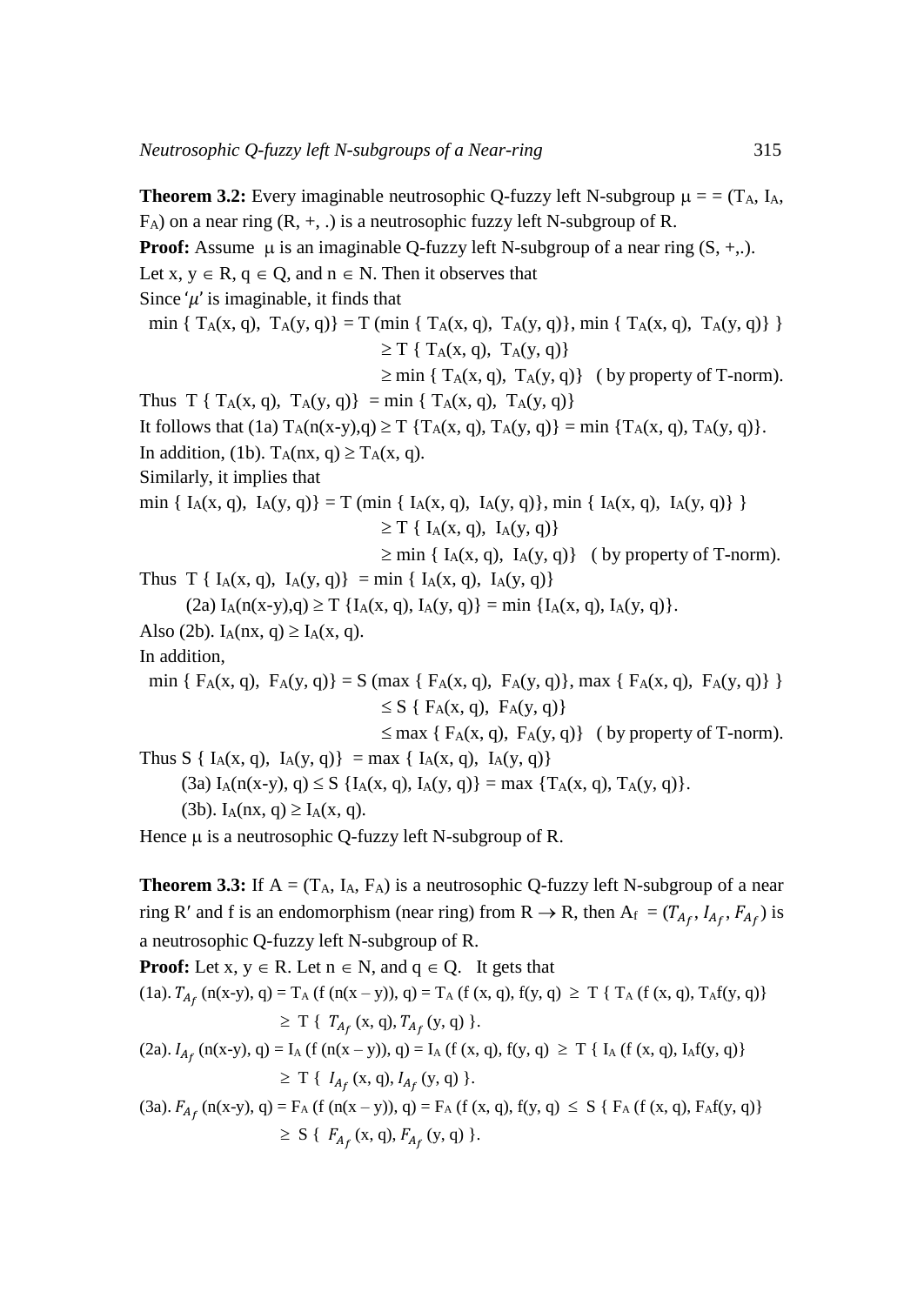(1b).  $T_{A_f}$  (nx), q) = T<sub>A</sub> (f (nx, q) = T<sub>A</sub> (f (x, q)  $\geq T_{A_f}$  (x, q). (2b).  $I_{A_f}$  (nx, q) = I<sub>A</sub> (f (nx, q) = I<sub>A</sub> (f (x, q)  $\geq I_{A_f}$  (x, q). (3b).  $F_{A_f}$  (nx, q) = F<sub>A</sub> (f (nx, q) = F<sub>A</sub> (f (x, q)  $\geq F_{A_f}$  (x, q). Thus  $A_f = (T_{A_f}, I_{A_f}, F_{A_f})$  is a neutrosophic Q-fuzzy left N-subgroup of R.

**Theorem 3.4:** Let  $\varphi$ :  $R \rightarrow R'$  be an onto homomorphism on near rungs. The pre-image of a neutrosophic Q-fuzzy left N-subgroup of near ring R' under f is a neutrosophic Qfuzzy left N-subgroup of near ring R.

**Proof:** Let  $\mu = (T_{\mu}, I_{\mu}, F_{\mu})$  be a neutrosophic Q-fuzzy left N-subgroup of a near ring R'. Let  $\lambda = (T_{\lambda}, I_{\lambda}, F_{\lambda})$  be the pre-image of  $\mu$  under f. Then it finds that  $(1a)$ . T<sub> $\lambda$ </sub> (n(x-y), q) = T<sub> $\mu$ </sub> ( $\phi$  (n(x – y)), q) = T<sub> $\mu$ </sub> ( $\phi$  (x, q), f(y, q)  $\geq$  T { T<sub> $\mu$ </sub> ( $\phi$  (x, q), T<sub> $\mu$ </sub>  $\phi$ (y, q)}  $\geq T \{ T_{\lambda}(x, q), T_{\lambda}(y, q) \}.$ 

- (2a).  $I_{\lambda}$  (n(x-y), q) =  $I_{\mu}$  ( $\varphi$  (n(x y)), q) =  $I_{\mu}$  ( $\varphi$  (x, q),  $\varphi$ (y, q)  $\geq$  T {  $I_{\mu}$  ( $\varphi$ (x, q),  $I_{\mu}\varphi$ (y, q)}  $\geq T \{ I_{\lambda}(x, q), I_{\lambda}(y, q) \}.$
- (3a).  $F_{\lambda}(n(x-y), q) = F_{\mu}( \varphi (n(x-y)), q) = F_{\mu}( \varphi (x, q), \varphi(y, q)) \leq S \{ F_{\mu}( \varphi (x, q), F_{\mu}(y, q)) \}$  $\geq S \{ F_{\lambda}(x, q), F_{\lambda}(y, q) \}.$
- (1b).  $T_\lambda$ (nx), q) =  $T_\mu$  ( $\varphi$  (nx, q) =  $T_\mu$  ( $\varphi$  (x, q)  $\geq T_\lambda$ (x, q).
- (2b). I<sub> $\lambda$ </sub> (nx, q) = I<sub> $\mu$ </sub> ( $\phi$  (nx, q) = I<sub> $\mu$ </sub> ( $\phi$  (x, q)  $\geq$  I $\lambda$  (x, q).
- (3b).  $F_{\lambda}(nx, q) = F_{\mu}(\varphi(nx, q) = F_{\mu}(\varphi(x, q) \ge F_{\lambda}(x, q)).$

Thus  $\lambda = (T_{\lambda}, I_{\lambda}, F_{\lambda})$  is a neutrosophic Q-fuzzy left N-subgroup of R.

**Theorem 3.5:** Let f:  $R \rightarrow R'$  be an onto homomorphism on near rungs. The pre-image of a neutrosophic Q-fuzzy left N-subgroup of near ring R under f **with supreme property** is a neutrosophic Q-fuzzy left N-subgroup of near ring R.

**Proof**: Let  $\mu = (T_{\mu}, I_{\mu}, F_{\mu})$  be a neutrosophic Q-fuzzy N-subgroup of a near ring R' with supreme property. Let  $\lambda = (T_{\lambda}, I_{\lambda}, F_{\lambda})$  be a neutrosophic Q-fuzzy N-subset in  $R^{\prime}$ .

Let  $x^1$ ,  $y^1 \in R'$  and  $x_0 \in f^{-1}(x^1)$ ,  $y_0 \in f^{-1}(y^1)$  be such that

$$
\mathrm{T}_{\mu}(x_0, q) = \sup_{h \in f^{-1}(x^1)} \mathrm{T}_{\mu}(h, q)
$$

 $T_\mu(y_0, q) =$ sup  $h \in f^{-1}(y^1)$   $T_\mu(h,q)$  respectively

$$
I_{\mu}(x_0, q) = \lim_{h \to 0} \frac{\sup}{f^{-1}(x^1)} I_{\mu}(h, q)
$$

 $I_{\mu}(y_0, q) =$ sup  $h \in f^{-1}(y^1)$   $l_\mu(h,q)$  respectively  $F_{\mu}(x_0, q) = \inf_{h \in {\mathcal{F}}^{-1}}$  $h \in f^{-1}(x^1) \xrightarrow{F_\mu}(h,q)$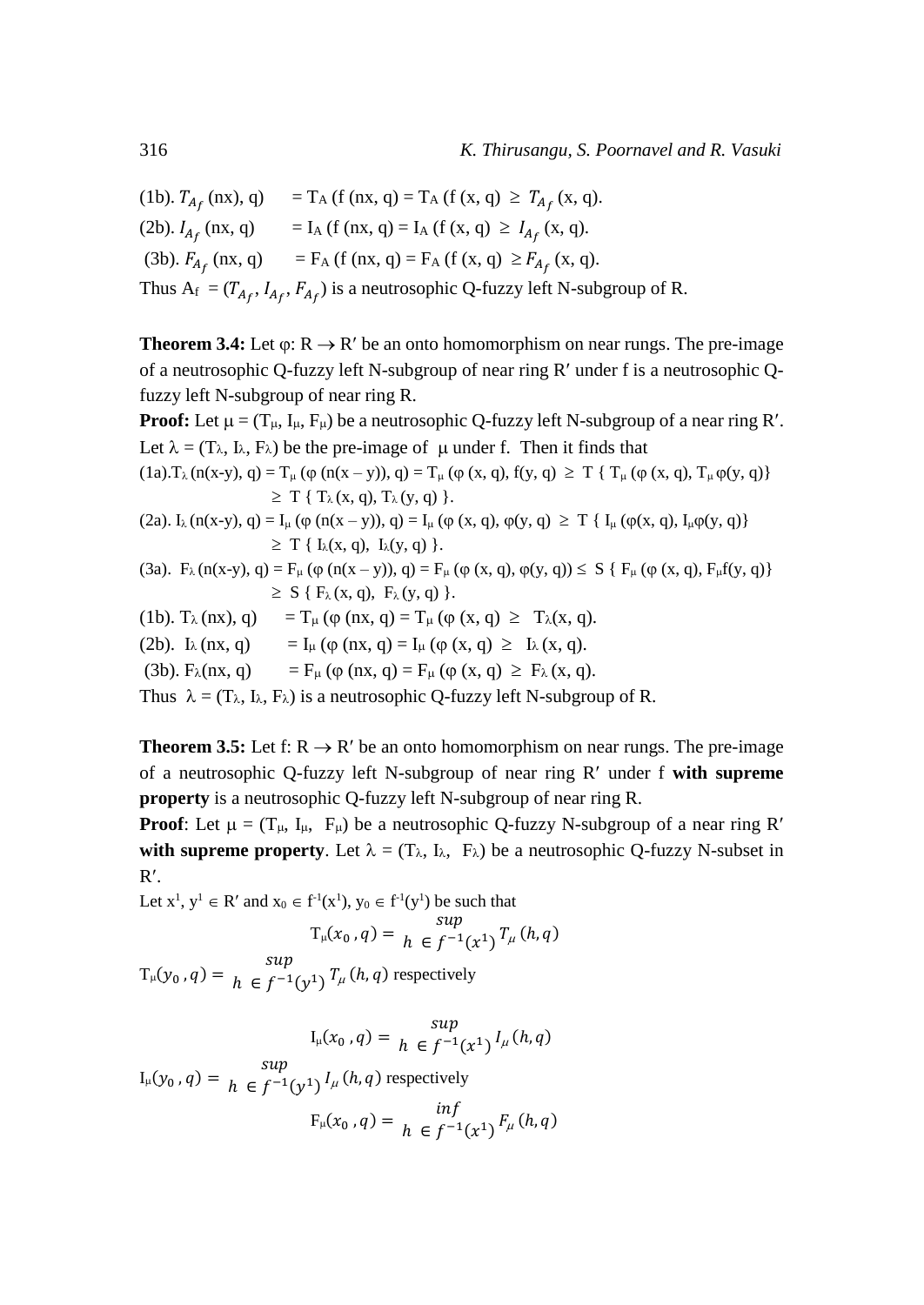F<sub>μ</sub>(y<sub>0</sub>, q) = 
$$
\inf_{h \in f^{-1}(y^1)} F_{\mu}(h, q)
$$
 respectively.  
\nThen it can deduce that  
\n
$$
(1a). T_{\mu} f(n(x^1 - y^1), q) = \lim_{z \in f^{-1}(n(x^1 - y^1), q)} T_{\mu}(z, q)
$$
\n
$$
\geq T \{T_{\mu}(x_0, q), T_{\mu}(y_0, q)\}
$$
\n
$$
\geq T \{T_{\mu}(x_0, q), T_{\mu}(y_0, q)\}
$$
\n
$$
\geq T \{T_{\mu}(x_0, q), T_{\mu}(y_0, q)\}
$$
\n
$$
= T \{T_{\mu} f(x_0, q), T_{\mu} f(y, q)\}
$$
\n
$$
(2a). I_{\mu} f(n(x^1 - y^1), q) = \lim_{z \in f^{-1}(n(x^1 - y^1), q)} I_{\mu}(z, q)
$$
\n
$$
\geq T \{I_{\mu}(x_0, q), I_{\mu}(y_0, q)\}
$$
\n
$$
\geq T \{I_{\mu}(x_0, q), I_{\mu}(y_0, q)\}
$$
\n
$$
\geq T \{I_{\mu} f(x, q), I_{\mu} f(y, q)\}
$$
\n
$$
= T \{I_{\mu} f(x, q), I_{\mu} f(y, q)\}
$$
\n
$$
= T \{I_{\mu} f(x, q), I_{\mu} f(y, q)\}
$$
\n
$$
= T \{I_{\mu} f(x, q), I_{\mu} f(y, q)\}
$$
\n
$$
\leq S \{F_{\mu}(x_0, q), F_{\mu}(y_0, q)\}
$$
\n
$$
= T \{F_{\mu} f(x, q), F_{\mu} f(y, q)\}
$$
\n
$$
\leq S \{F_{\mu}(x_0, q), F_{\mu}(y_0, q)\}
$$
\n
$$
= T \{F_{\mu} f(x, q), F_{\mu} f(y, q)\}
$$
\n
$$
= T \{F_{\mu} f(x, q), F_{\mu} f(y, q)\}
$$
\n
$$
= T \{F_{\mu} f(x, q), F_{\mu} f(y, q)\}
$$
\n
$$
= T \{F_{\mu} f(x
$$

Hence  $\lambda$  is a neutrosophic Q-fuzzy left N-subset of R.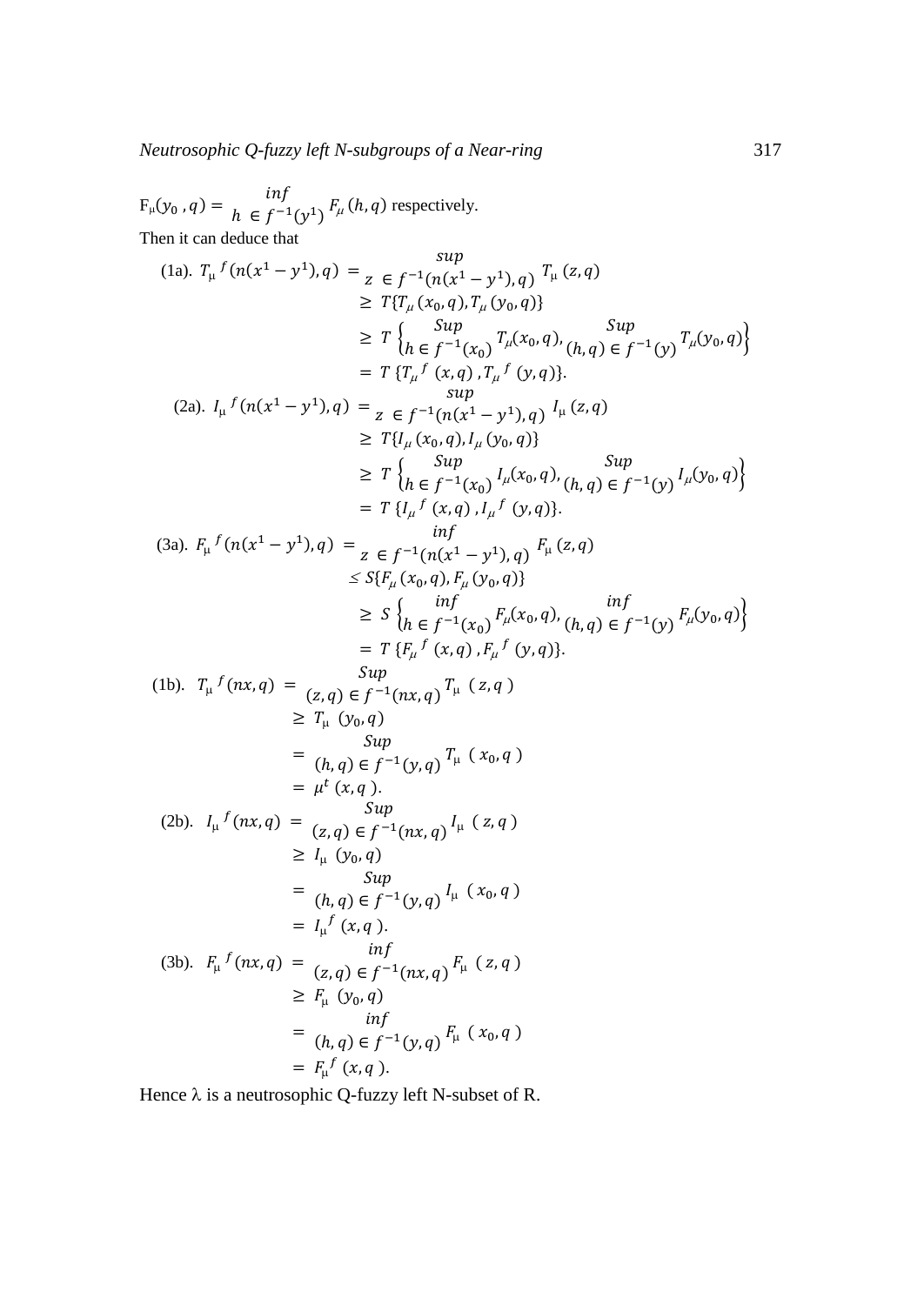### **Section 4: Other properties of neutrosophic Q-fuzzy left N-subgroups**

**Theorem 4.1:** Let f:  $R \to R'$  be an onto homomorphism on a near rings. If  $\lambda = (T_{\lambda}, T_{\lambda})$ I<sub> $\lambda$ </sub>,  $F_{\lambda}$ ) be a neutrosophic Q-fuzzy N-subset in R. Then its image  $\lambda^f = (T\lambda^f, I\lambda^f, F\lambda^f)$  is a neutrosophic Q-fuzzy left N-subgroup of R.

**Proof**: Here  $f(R) = R'$ . Let  $y_1, y_2 \in R'$ , and  $q \in Q$ . Assume that  $A_1 = f^{-1}(y_1, q)$ ;  $A_2 = f^{-1}(y_2, q)$ ; and  $A_{12} = f^{-1}(n(y_1 - y_2), q)$ ).

Consider  $A_1 - A_2 = \{x \in \mathbb{R} : (x, q) = (a_1, q) - (a_2, q) \text{ for some } (a_1, q) \in A_1, \text{ and } (a_2, q) \in A_2\}$  $A<sub>2</sub>$ .

If  $(x, q) \in A_1 - A_2$ , then  $(x, q) = (a_1, q) - (a_2, q)$  for some  $(a_1, q) \in A_1$ , and  $(a_2, q) \in A_2$ . implies that  $f(x, q) = f(x_1, q) - f(x_2, q) = y_1 - y_2$ .

Thus  $(x, q) \in f^{-1}((y_1, q) - (y_2, q)) = f^{-1}(n(y_1, y_2), q)) = A_{12}$ .

This gives that  $A_1 - A_2 \subseteq A_{12}$ .

It follows that

$$
T_{\lambda}^{f}(n(y_{1}-y_{2}), q) = \sup \{ T_{\lambda}(x, q) : (x, q) \in f^{-1}(n (y_{1}-y_{2}), q) = \sup \{ T_{\lambda}(x, q) : (x, q) \in A_{12} \} \ge \sup \{ T_{\lambda}(x, q) : (x, q) \in A_{1} - A_{2} \} \ge \sup \{ T_{\lambda}(x_{1}, q) - T_{\lambda}(x_{2}, q) : (x_{1}, q) \in A_{1}, (x_{2}, q) \in A_{2} \}
$$

Since the norm T is continuous, and every  $\epsilon > 0$ ,

$$
Sup \{T_{\lambda}(x_1, q): (x_1, q) \in A_1\} - (x_1 *, q) \in A_2\} \le \delta \text{ and}
$$
  
\n
$$
Sup \{T_{\lambda}(x_2, q): (x_2, q) \in A_2\} - (x_2 *, q) \in A_2\} \le \delta
$$

implies that

 ${T \{Sup\{T_\lambda(x_1, q): (x_1, q) \in A_1\}}$ ,  $Sup\{T_\lambda(x_2, q): (x_2, q) \in A_2\}$  -  ${T \{(x_1 *$ , q),  $(x_2 *, q) \le \in$ .

Choose  $(a_1, q) \in A_1$  and  $(a_2, q) \in A_2$  such that  $Sup \{T_\lambda(x_1), q\} \colon (x_1, q) \in A_1\}$  $T_{\lambda}(a_1, q) \leq \delta$ implies that  $T\{Sup\{T_\lambda(x_1,q): (x_1,q)\in A_1\}$ ,  $Sup\{T_\lambda(x_2,q): (x_2,q)\in A_2\} - T\{T_\lambda(a_1,q)\} T_{\lambda}(a_2, q) \leq \epsilon.$ Consequently it gives that  $T_{\lambda}^{f}(n(y_1 - y_2, q))$  $\geq$  sup{ $T(T_\lambda(x_1, q) \in A_1$  and  $T_\lambda(x_2, q) \in A_2$ ):  $(x_1, q) \in A_1$  and  $(x_2, q) \in A_2$ }  $\geq T\{sup\{T_\lambda(x_1,q): (x_1,q)\in A_1\}.sup\{T_\lambda(x_2,q): (x_2,q)\in A_2)\}\}\$  $\geq T\{T_{\lambda}^{f}(y_1, q), T_{\lambda}^{f}(y_2, q)\}.$ 

Similarly, it an show  $T_{\lambda}^{f}(nx, q) \geq T_{\lambda}^{f}(x, q)$ .

All these results are hold for  $I_{\lambda}^f$  and  $F_{\lambda}^f$  by using T-norm, and S-norm respectively. It concludes that  $\lambda^f = (T_{\lambda}^f, I_{\lambda}^f, F_{\lambda}^f)$  is a neutrosophic Q-fuzzy left N-subgroup of R'.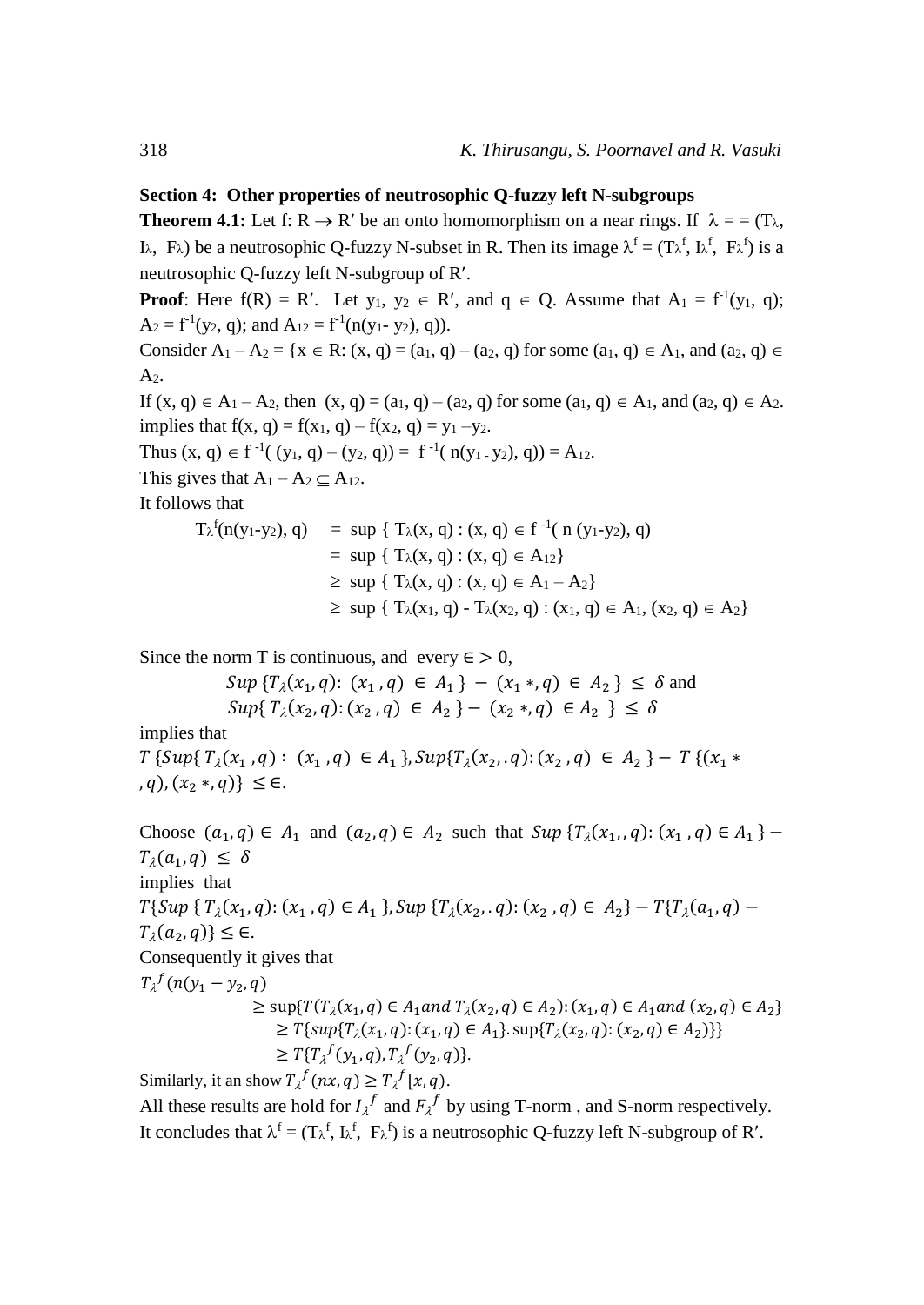**Theorem 4.2:** Let  $A = (T_A, I_A, F_A)$  be a neutrosophic Q-fuzzy left N-subgroup of a near ring R. Then  $\langle A \rangle$  is a neutrosophic Q-fuzzy left N-subgroup of R generated by A. In addition,  $\langle A \rangle$  is the smallest neutrosophic Q-fuzzy left N-subgroup containing A.

**Proof:** Let  $x, y \in R$ ,  $n \in N$ , and  $q \in Q$ . Assume that  $\langle A \rangle(x,q) = t_1$ ;  $\langle A \rangle(y,q) = t_2$ , and  $T_A(n(x-y), q) = t$ . Now  $t = < A > (n(x-y), q)$  $\leq T \{ < A > (nx, q), \, < A > (ny, q) \}$  $= T \{ t_1, t_2 \} = t_1$  (say). Then  $t_1 = \langle A \rangle(x, q) = \sup \{k: (x, q) \in \langle A_k \rangle \} \geq t$ .

Therefore there exists k<sub>1</sub> with  $(x, q) \in \langle A_k \rangle$ .

Also  $t_2 = < A > (y, q) = \sup \{ k : (y, q) \in < A_k > \} \ge t$ .

Therefore there exist  $k_2 > t$  with  $(y, q) \in \langle A_k \rangle$ .

Without loss of generality, assume that  $k_1, k_2$  so that  $\langle A_{k_1} \rangle \subseteq \langle A_{k_1} \rangle$ . Then x,  $y \in \langle A_k \rangle$ which is a contradiction since  $k_2 > t$ . Thus  $t \ge t_1$ .

Consequently,

 $A(n(x-y), q) \geq T \{ \leq A > (x, q), \leq A > (y, q) \} \dots (1).$ 

Now let, if possible  $t_3 = \{ \langle A \rangle (nx, q) \} \le \{ \langle A \rangle (x, q) \} = t_1$ .

Then  $t_1 = < A > (x, q) = \sup \{k: (x, q) \in < A_k > \} > t_3.$ 

Therefore there exists k with  $(x, q) \in \langle A_k \rangle$  and  $t_1 > k > t_3$  implies that  $(nx, q) \in \langle A_k \rangle$  $>\subseteq$  <A<sub>k</sub> > which is a contradiction. Thus t<sub>3</sub> = {<A>(nx, q)  $\geq$  {<A>(x, q) } = t<sub>2</sub> ...(2). Consequently the equations (1) and (2) yield that  $\langle A \rangle$  is a neutrosophic Q-fuzzy left N-subgroup of R.

Finally to show that <A> is the **smallest** neutrosophic Q-fuzzy left N-subgroup containing A.

Let us assume that B is a neutrosophic Q-fuzzy left N-subgroup of R such that  $A \subset B$ .

### Claim that  $\lt A \gt \lt B$ .

Let it possible,  $t = < A > (x, q) \geq B(x, q)$  for some  $x \in R$ , and  $q \in Q$ . Let  $\epsilon > 0$  be given. Then  $t = A_t = \sup \{k: (x, q) \in A_k > \text{and } t \in \leq k \leq t. \}$ So that  $(x, q) \in \langle A_k \rangle \subset \langle A_{kt-k} \rangle$  for all  $\varepsilon > 0$ .

Now  $a = a_1x_1 + a_2x_2 + \ldots + a_nx_n$  where  $a_i \in R$ , and  $x_i \in A_{t-s}$  implies that  $A(x_i, q) \ge t - \varepsilon$ . Then  $B(x, q) \ge (t - \varepsilon)$  for all  $\varepsilon > 0$ . Thus  $B(x, q) \ge T \{B(x_1, q), B(x_2, q), ..., B(x_n, q)\}\$  $\geq$  (t- $\epsilon$ ) for all  $\epsilon > 0$ . Therefore B(x, q) = t, which is a contradiction to our supposition

**Theorem 4.3:** Let  $A = (T_A, I_A, F_A)$  be a neutrosophic Q-fuzzy left N-subgroup of a near ring R. Define  $A^+ = (T_A^+, I_A^+, F_A^+)$  by  $T_A^+(x,q) = T_A(x,q) + 1 - T_A(0,q)$ ,  $I_A^+(x,q)$  $= I_A(x,q) + 1 - T_A(0,q)$ ,  $F_A^+(x,q) = F_A(x,q) + 1 - F_A(0,q)$ , for all x in R, and q in Q,. Then  $A^+$  is a neutrosophic normal Q-fuzzy left N-subgroup of R containing A.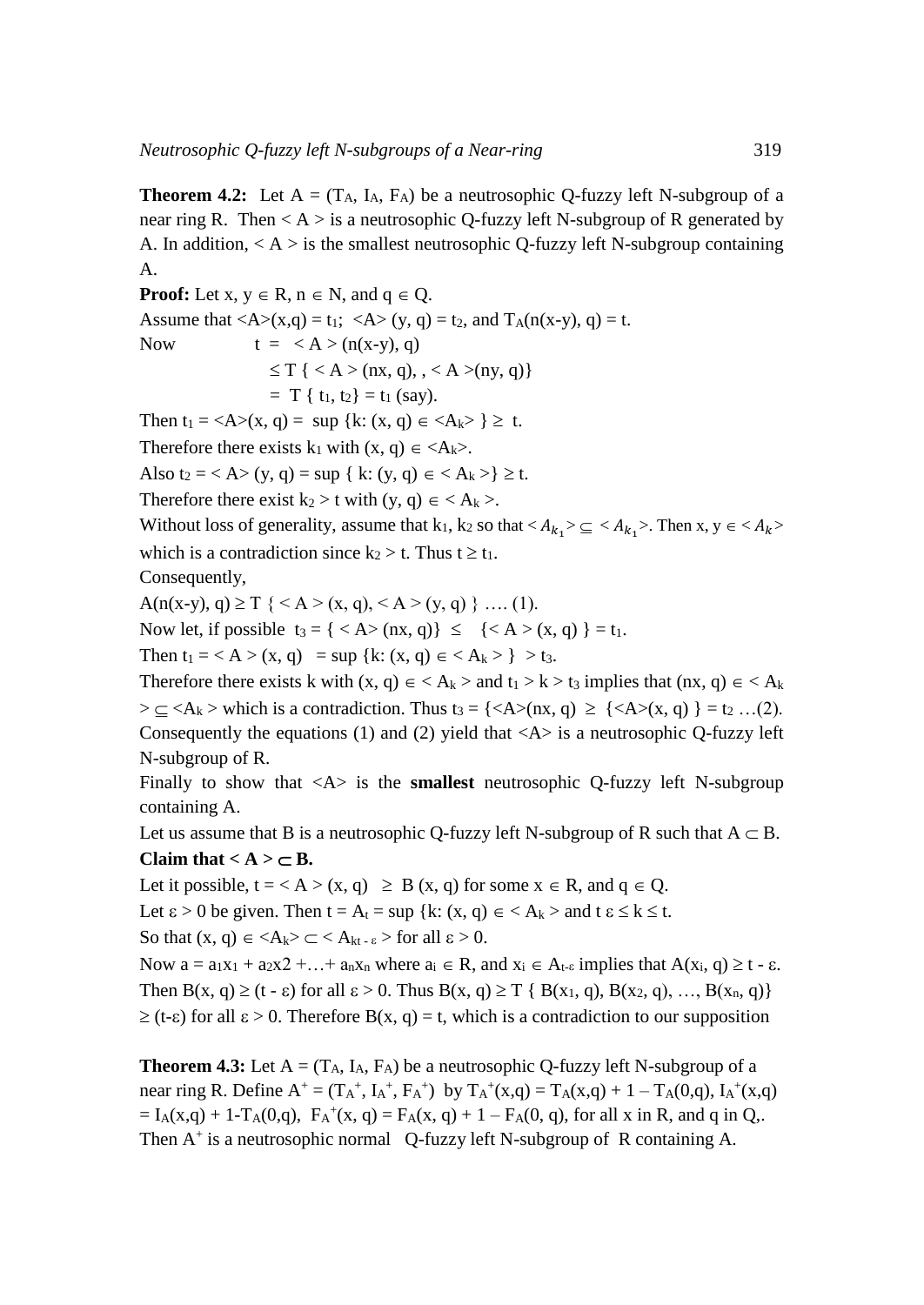**Proof:** Let  $x, y \in R$ ,  $n \in N$ , and  $q \in Q$ . It implies that

$$
T_A^+ (n(x-y), q) = T_A(n(x-y), q) + 1 - T_A(0, q)
$$
  
\n
$$
\ge T \{T_A(x, q), T_A(y, q)\} + 1 - T_A(0, q)
$$
  
\n
$$
\ge T \{T_A(x, q) + 1 - T_A(0, q), T_A(y, q)\} + 1 - T_A(0, q) \}
$$
  
\n
$$
\ge T \{T_A^+(x,q), T_A^+(y,q)\}
$$
  
\n
$$
T_A^+(nx, q) = T_A(nx, q) + 1 - T_A(0, q)
$$
  
\n
$$
\ge T_A(x, q) + 1 - T_A(0, q)
$$
  
\n
$$
= T_A^+(x, q).
$$

Similarly 
$$
I_A^+(n(x-y), q) = I_A(n(x-y), q) + 1 - I_A(0, q)
$$
  
\n $\ge T \{I_A(x, q), I_A(y, q)\} + 1 - I_A(0, q)$   
\n $\ge T \{I_A(x, q) + 1 - I_A(0, q), I_A(y, q)\} + 1 - I_A(0, q)$   
\n $\ge T \{I_A^+(x,q), I_A^+(y,q)\}$   
\n $I_A^+(nx, q) = I_A(nx, q) + 1 - I_A(0, q)$   
\n $\ge I_A(x, q) + 1 - I_A(0, q)$   
\n $= I_A^+(x, q)$ .  
\nAlso  $F_A^+(n(x-y), q) = F_A(n(x-y), q) + 1 - F_A(0, q)$   
\n $\le S \{F_A(x, q), F_A(y, q)\} + 1 - T_A(0, q)$   
\n $\le S \{F_A(x, q) + 1 - F_A(0, q), F_A(y, q)\} + 1 - F_A(0, q)$   
\n $\ge S \{F_A^+(x, q), F_A^+(y, q)\}$   
\n $\ge S \{F_A^+(x, q) + 1 - F_A(0, q)\}$ 

$$
\geq F_A(x, q) + 1 - F_A(0, q) = F_A^+(x, q).
$$

### **REFERENCES**

- [1] Abou.Zoid, S., On Fuzzy sub near rings and ideals, Fuzzy sets and systems, 44,(1991),139-146.
- [2] Ajmal, N., Homomorphism of fuzzy groups, correspondence theorem and fuzzy quotient groups, Fuzzy Sets and Systems, Volume 61, (1994), 329-339.
- [3] Das: P.S., Fuzzy groups and level subgroups, J. Math. Anal. Appl. Volume 84,(1981),264-269.
- [4] Fang: J.X., Fuzzy homomorphism and fuzzy isomorphism, Fuzzy Sets and Systems, Volume 63 (1994), 237-242*:*
- [5] Kim: J.G., Some characterizations of fuzzy subgroups, Fuzzy Sets and Systems, Volume 87 (1997), 243-249*:*